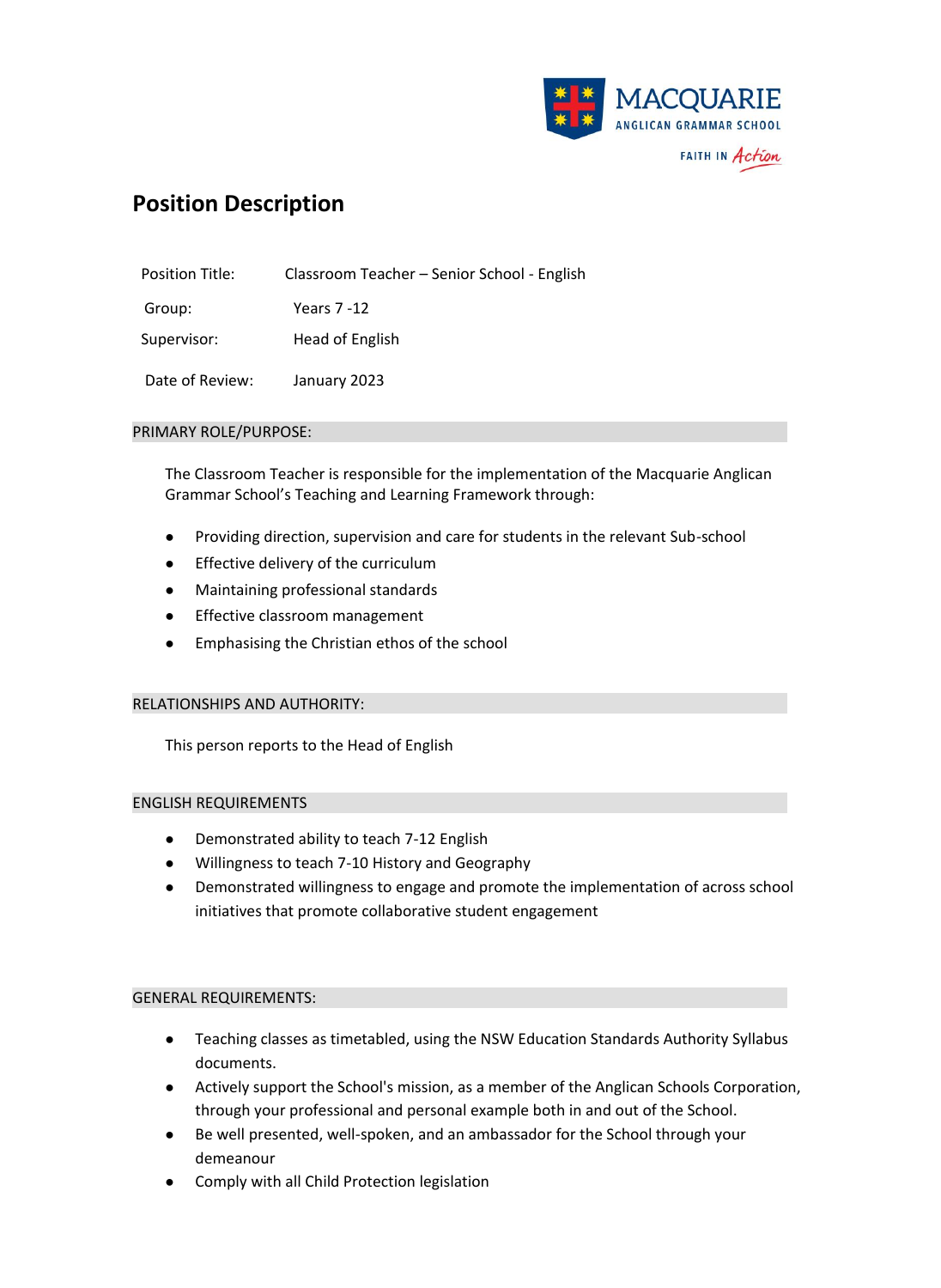

# KEY ACCOUNTABILITIES:

### Curriculum

- Teach classes as timetabled
- Work as a member of a Faculty
- Plan and organise programs and lessons for effective teaching to occur using the School Curriculum Planning document
- Differentiate the curriculum to cater for the range of abilities, interests and backgrounds of all students
- Develop, construct and implement a balanced range of assessment tasks to provide students with the opportunity to demonstrate their knowledge, skills and ways of working
- Evaluate assessment tasks, analyse data and maintain records of student achievement to inform teaching practice
- Provide timely and appropriate data-driven feedback to the individual student
- Moderate student performance to ensure consistency of standards across the School
- Report constructively through open communication with parents; by way of interview, telephone conversation, student report cards and the maintenance of anecdotal records
- Become informed about students learning characteristics and academic capabilities through examination of Individual Learning Profiles (ILP's)
- Communicate unsatisfactory academic performance and academic at risk to the Director of Teaching and Learning
- Effective use of the school's online learning management tools

# Professional Standards

- Develop and maintain current knowledge and expertise of pedagogy and subject disciplines
- Attend professional development activities to improve teaching methods, pastoral skills and knowledge
- Work collaboratively as a member of the teaching team to ensure the best possible outcomes for the students
- Meet all deadlines within a timely manner
- Comply with Staff Code of Conduct
- Actively address accreditation requirements
- Attend Department and Staff meetings

# Classroom Management

- Apply effective behaviour management techniques which are based on FAITH IN Action recognised theories of behaviour
- Have knowledge of and advise students of the School's Code of Conduct
- Encourage students to meet School expectations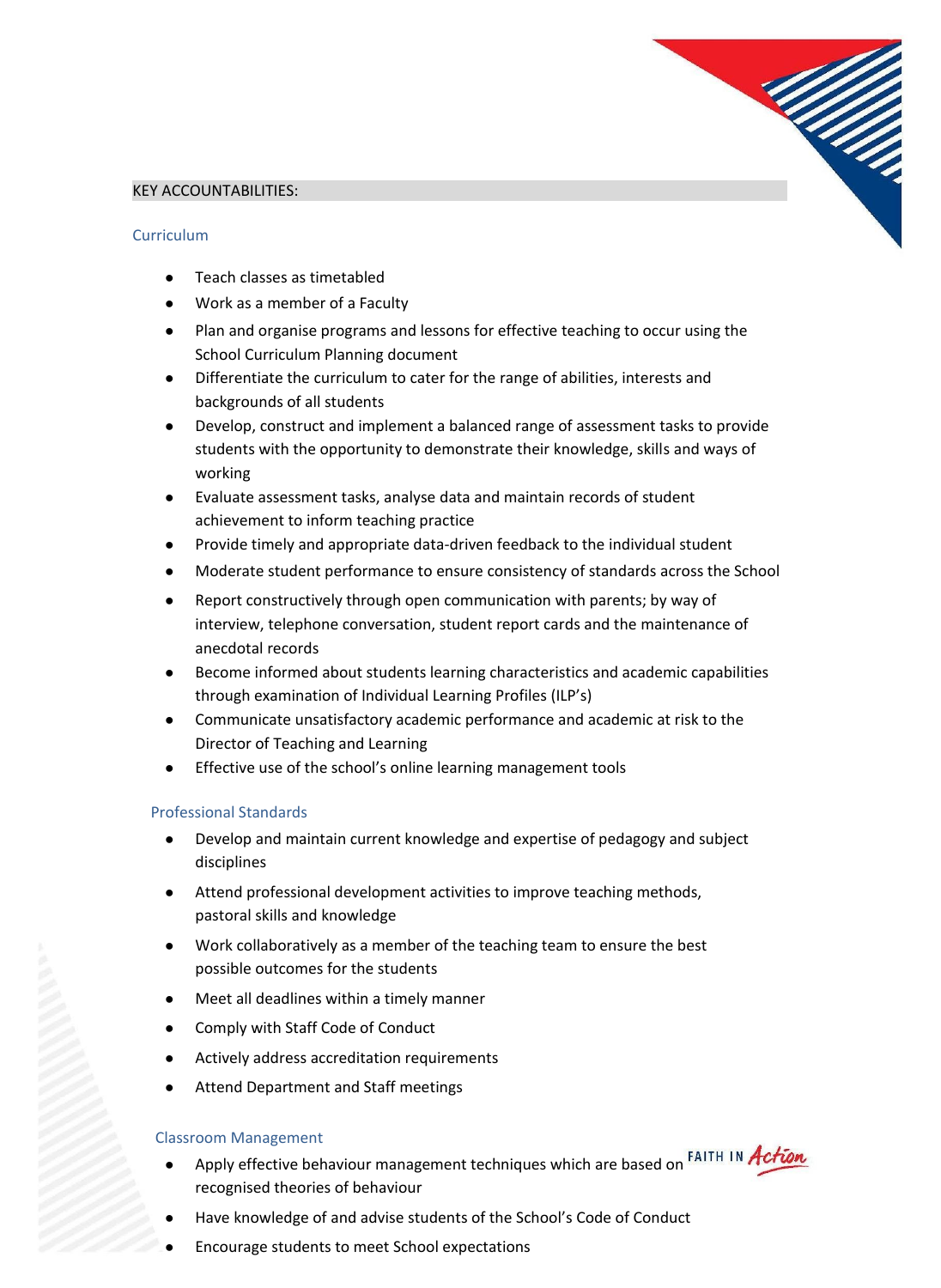- Maria Salah ● Interact with students in a courteous, firm, consistent and fair manner at all times
- Take responsibility for recording, managing and follow-up inappropriate student behaviour
- Be punctual, manage time, lesson planning and assessment schedules efficiently
- Establish a learning environment where students feel safe to participate
- Demonstrate strategies to create a positive environment supporting student effort and learning
- Monitor student progress and liaise with the relevant Head of Senior School and/or Director of Teaching and Learning regarding student individual learning needs

# Pastoral Care

- Take responsibility for the pastoral needs, duty of care and standards of behaviour of all students inside and outside the classroom
- Report irresponsible or improper behaviour that is beyond normal classroom management techniques to your appropriate supervisor

# **Other**

- The undertaking of extra-curricular activities is expected
- Supervise additional classes as required
- Comply with the accepted dress code of the School as outlined in the Staff Handbook
- Exhibit personal behaviour reflective of the ethos and Christian foundations of the School
- Follow Workplace, Health and Safety procedures
- Perform other reasonable duties as directed by the Headmaster